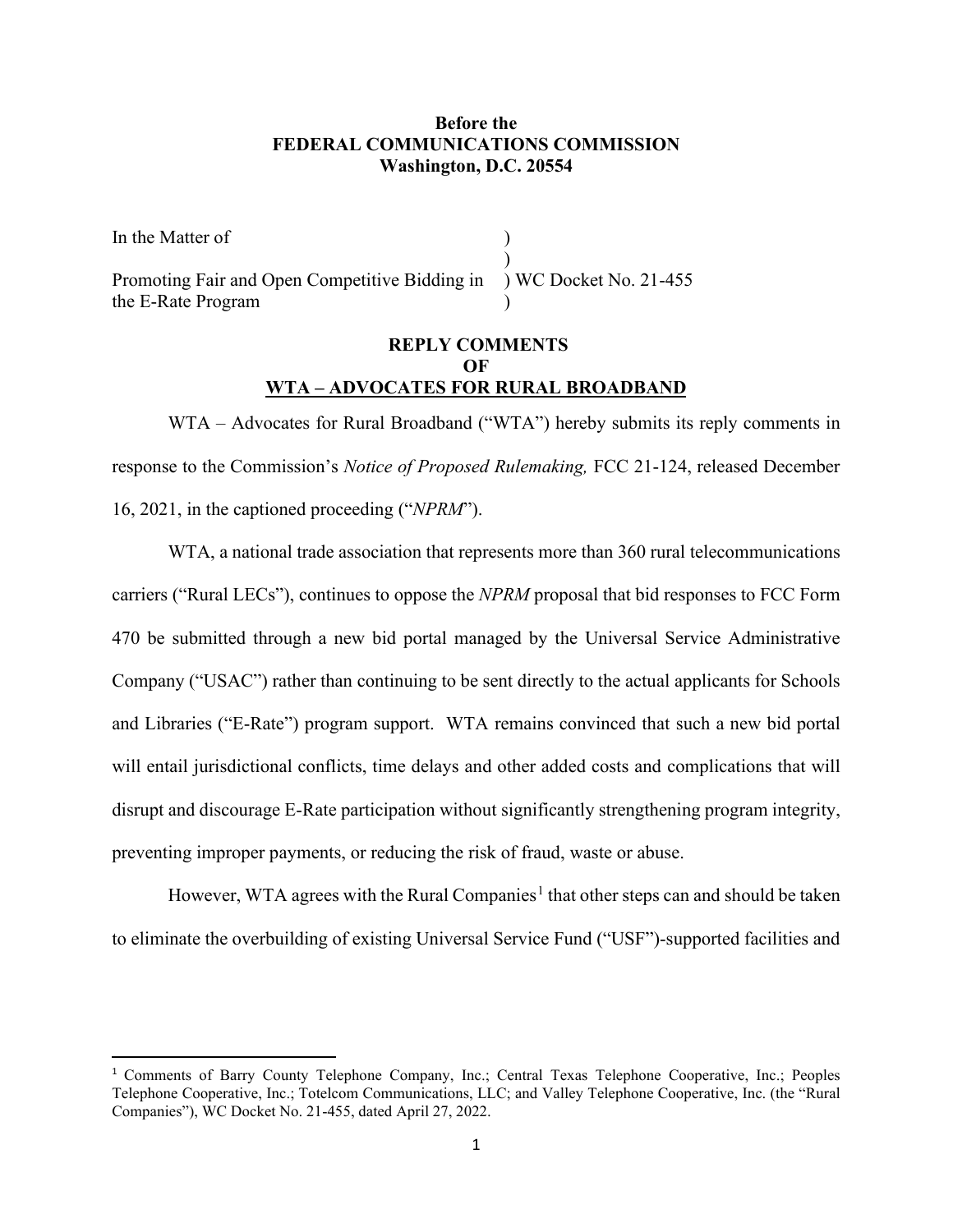other waste, and to give smaller service providers effective and equitable notice and opportunities to participate in the E-Rate bidding process.

First, WTA agrees with the Rural Companies that E-Rate applicants should be required to file FCC Forms 470 and requests for proposals ("RFPs") in every zip code in which service is being requested (Comments of the Rural Companies, pp. 6-7). When regional consortia post region-wide RFPs under a single zip code as permitted by current E-Rate competitive bidding processes, many service providers (and particularly smaller service providers) serving portions of such regions that would otherwise bid on the projects do not receive notice of the RFPs. Even though they have facilities (and often facilities constructed and operated with USF and other federal support) that can provide some or all of the services subject to the RFPs, local service providers often are unaware of the RFP opportunities until it is too late to bid or participate in them or to organize an alternative consortium. WTA is aware of situations where Rural LECs and their local school districts have had long and successful E-Rate relationships with state-of-the art services and USFsupported fiber optic facilities in place only to learn after the fact that their arrangements had been superseded by regional E-Rate plans that had been negotiated and adopted months previously without their knowledge. The proposal of the Rural Companies that automatic notifications be required to be sent to service providers if an RFP has a zip code within their operating area is an effective way to stop existing local E-Rate service providers from being blindsided and frozen out of regional negotiations and arrangements.

Second, WTA agrees that USAC should be required to incorporate mapping technology to track which schools and libraries have existing high-speed fiber optic service. With this information in hand, the Commission should take all measures necessary to employ existing fiber facilities to provide E-Rate services and to prevent duplication of existing fiber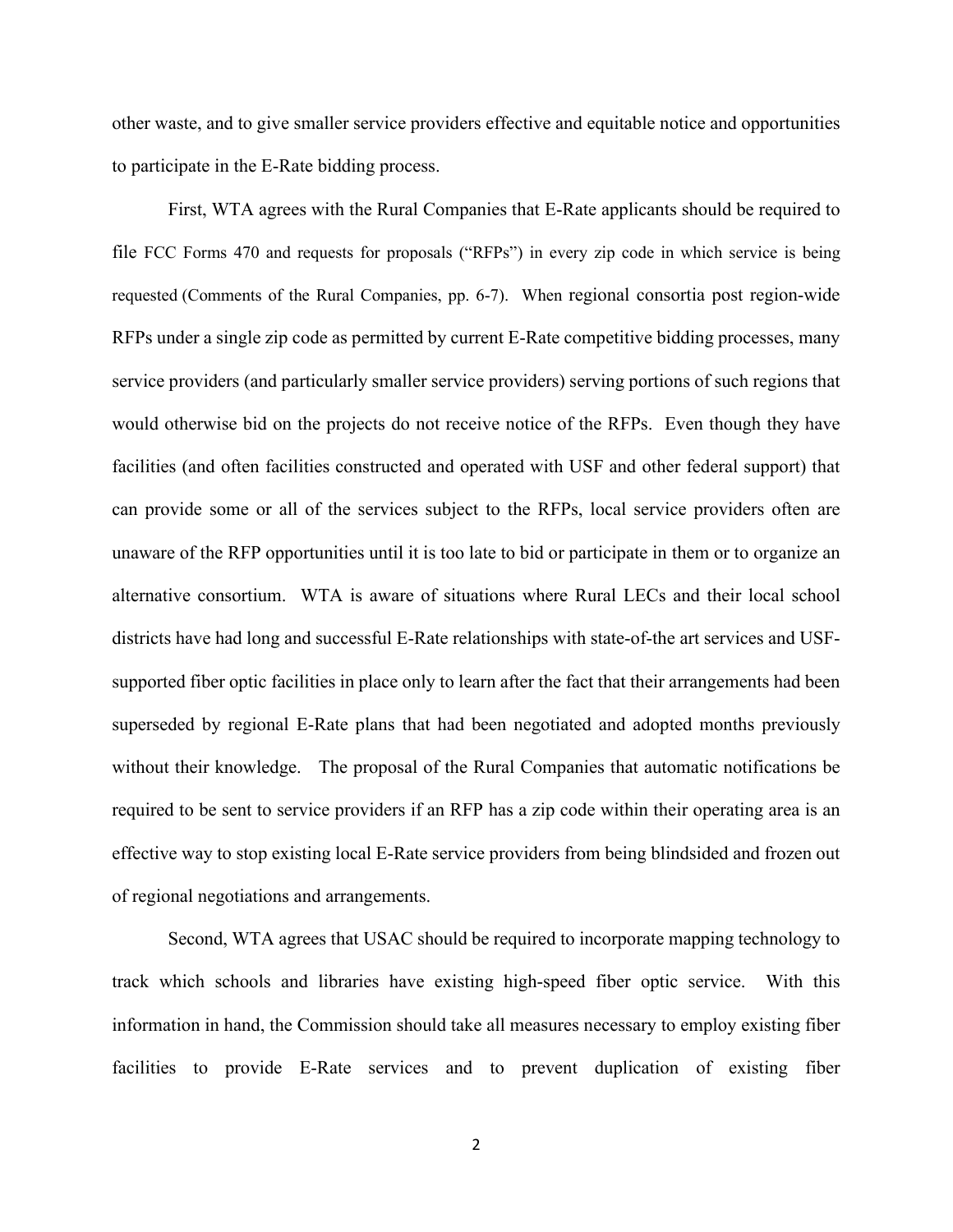networks. (Comments of the Rural Companies, pp. 8-9). WTA has long and consistently urged that where rural schools and libraries are currently served by high-speed broadband facilities built in whole or significant part with federal high-cost support or grant-loan dollars, it makes sense for the Commission to require state and regional consortia to make use of such existing facilities rather than overbuilding them, or at least to refuse to provide E-Rate funding for duplicative facilities.

Third, WTA agrees that the Commission should give service providers additional time to respond to RFPs that cover areas encompassing more than 50 square miles (Comments of Rural Companies, pp. 9-10). Rural LECs and other small service providers generally serve schools within their own rural service areas already, but are likely to need to partner with other local service providers to form a group bid in order to serve the entire area of an RFP. They are likely to need sufficient additional time (at least 30-to-60 days) to form such a group.

Fourth, WTA agrees that the Commission should implement an additional 60-day holding period with respect to RFPs that result in a selected bidder requiring special construction costs for new fiber builds (Comments of the Rural Companies, pp. 10-11). This additional period would give existing service providers the opportunity to demonstrate that their existing network facilities are already capable of providing high-speed fiber optic broadband services to the schools and libraries subject to the RFPs.

Finally, WTA agrees that the Commission should require applicants seeking special construction costs to provide an accounting of what they are building (including the number of strands and a description of how non-warehoused fiber will be used); the results of their scoring rubric for the bids (so that it is clear that the project that was selected was the most cost effective); and the names of the consultants who write the proposals (to ensure that such consultants are prohibited from any involvement in bidding on the project) (Comments of the Rural Companies,